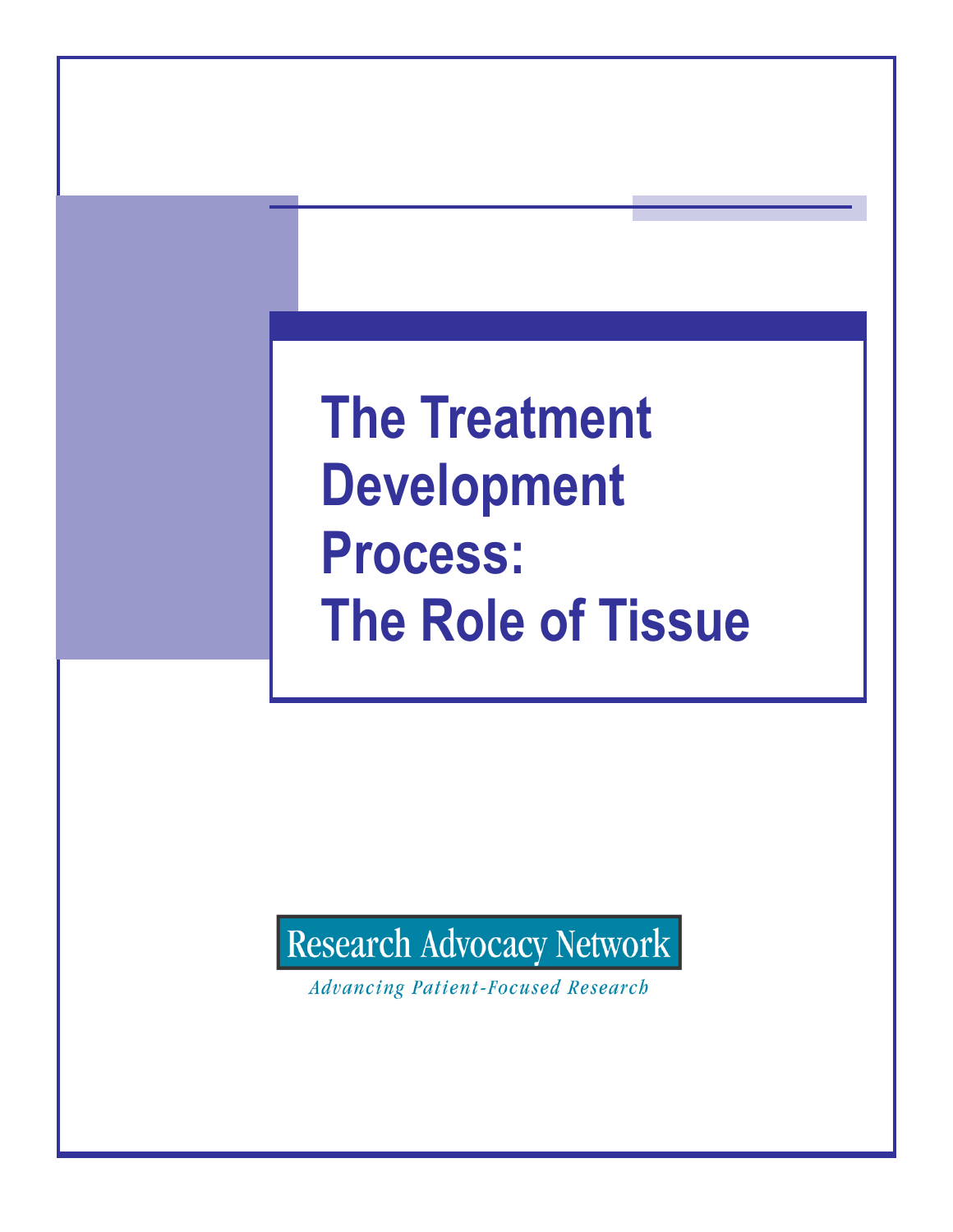**Advancing Patient-Focused Research** 

# The Treatment Development Process: The Role of Tissue

If you or someone you know has been treated for cancer or a serious illness you may have wondered how the drugs and treatments were developed for use in the treatment of that condition. Traditionally, cancer has been treated primarily through removing the tumor surgically, giving the patient chemotherapy, and/or giving patients radiation to stop the growth of the cancer.

# **Chemotherapy**

Chemotherapy works by killing the fast growing cells in the body. Chemotherapy drugs interfere with the DNA synthesis by the tumor so new cells are killed. But chemotherapy also kills normal cells and the side effects of some chemotherapy agents include nausea, vomiting, hair loss, and fatigue. Delivery of the chemotherapy drug directly to the tumor is difficult too.

# **Radiation therapy**

In radiation therapy, a certain type of high-energy beam is focused on the area of the cancer. Cells in the path of the beam are damaged. Because cancer cells are very fast growing cells and not as organized in their growth they are more easily damaged than normal cells in the radiation field. Even though damaged by the radiation normal cells repair and recover while cancer cells die.

# **Surgical treatment**

Research has brought us a long way toward being able to remove only the diseased tissue without removing healthy tissue. For example, research has shown that removing only the "lump" (removing the tumor and a margin of surrounding tissue) in breast cancer and then following with radiation therapy can eliminate the need for a mastectomy (removal of the entire breast). Advances with surgical techniques have allowed colon cancer patients to preserve more normal body functions.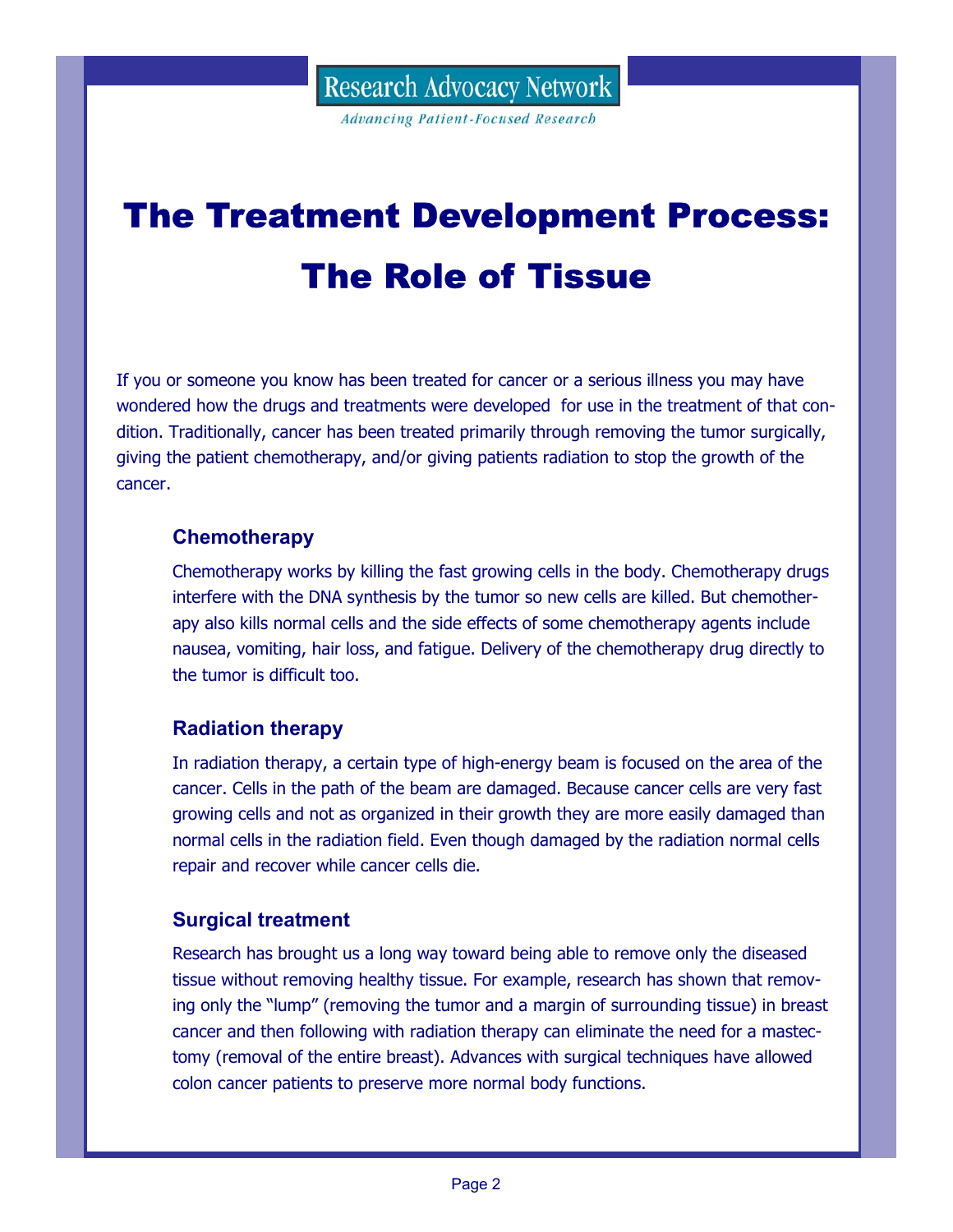### **High Priorities**

Finding treatments that are effective in destroying the cancerous cells without damage to normal cells is a high priority for medical research. Studying tissue and biological specimens can help us learn more about selecting the right kind of drug treatment for the specific tumor. Research using donated tissue samples is helping to understand the causes of cancer and identify new ways to target only the cancer cells by identifying "biomarkers" that can be used to measure the progress of disease or the effects of treatment. By better targeting the cancer cell itself, doctors can design the optimal treatment plan for the patient. Also we are learning how to better deliver drugs to the cancer cell itself without damage to normal cells along the way.

# **Drug Development**

Drugs used in cancer have been found in nature often by accident. The process involves taking a plant or chemical compound that looked promising because it killed cells in the laboratory or in animal studies and then testing the effects in humans. We are now moving into an era where drugs can be designed to attack the particular part of the cancer cell that makes it divide and grow.

Cancer drugs used in the clinic today have usually been studied in a trial and error fashion through the clinical trial process that is regulated by the Food and Drug Administration. Clinical studies involving humans are closely controlled and performed very systematically according to a plan called a protocol. These studies are done in three phases (Phase I, II, and III) with each phase involving a larger number of people. Each phase examines the safety and effectiveness of the drug and how it compares to standard treatments. Each phase of testing must have a study protocol designed to answer specific questions about the treatment and the number of participants to be included in the study. Requirements (eligibility) for participation in each study are clearly defined in the study protocol. These are all factors that add to the reliability of the answers we receive about the treatment but also add costs and increase the time necessary to complete the study.

#### **Phase I studies:**

- have only a small number of patients (20-100).
- mainly study the safety of the new drug.
- are the first tests in humans.
- have physicians closely monitor and report patient's side effects.
- occur only after FDA approval to proceed through the Investigational New Drug Development (IND) process.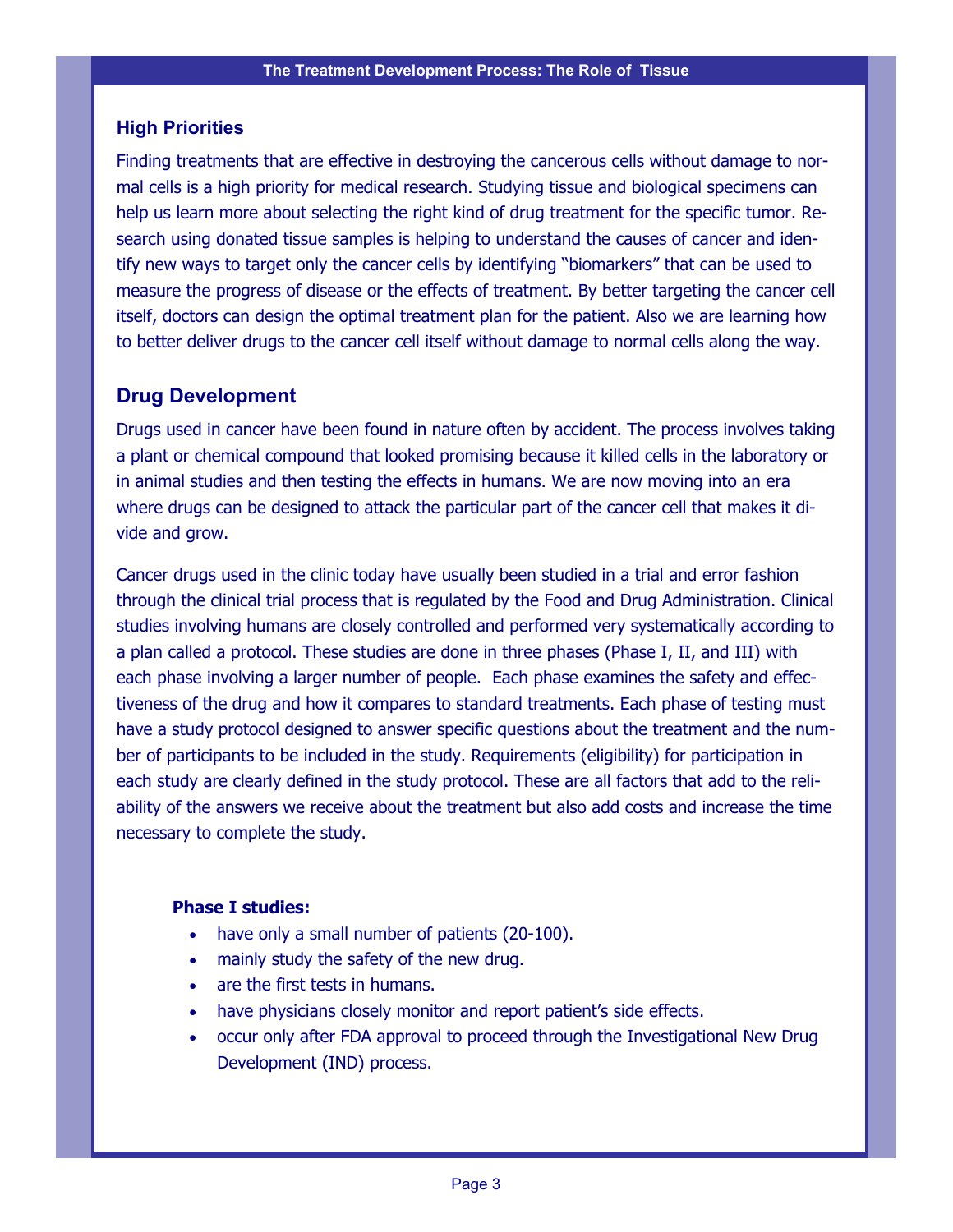#### **Phase II studies:**

- involve 100-300 participants
- mainly study effectiveness of the treatment on the disease
- have physicians closely monitor patients and identify adverse (bad) reactions
- often take up to 2 years to complete

#### **Phase III studies:**

- involve a larger number of participants  $(1,000 3,000)$
- have physicians closely monitor patients and identify adverse reactions
- usually take about three years to complete
- are almost always randomized (patients/physician do not get to choose their treatment they are assigned to one study treatment or the other)
- usually compare (in cancer studies) a new drug vs. a standard drug or a new drug plus standard vs. standard.

The number of participants needed to be a part of the study is pre-determined in the study design and is based on the number needed to answer the research question. The number of participants needed for each phase may vary especially in rare cancers.

#### **Protecting the Patient**

While the FDA watches the regulatory issues of the drug development process, each study must be approved by an Institutional Review Board (IRB) which is responsible for oversight of research at the site or hospital. The IRB helps protect the participants in each study.

#### **Studying Tissue Leads the Way to New Strategies**

Studying tissues has opened up new ways to:

- identify targets for treatment;
- discover biomarkers;
- use biomarkers to identify responders to certain types of therapies; and,
- develop treatments that work differently than standard chemotherapy.

New ways of identifying treatments, often involving tissue samples are helping scientists and physicians learn how to target activity in the cancerous cell and avoid damaging the normal cells. These new therapies work by different mechanisms such as starving the tumor of the blood supply that is necessary to grow (anti-angiogenics), blocking a receptor on the cancer cells surface that is necessary to divide and grow (monoclonal antibodies, enzymes, hormonal treatments) or stimulating the body's immune system to attack the tumor.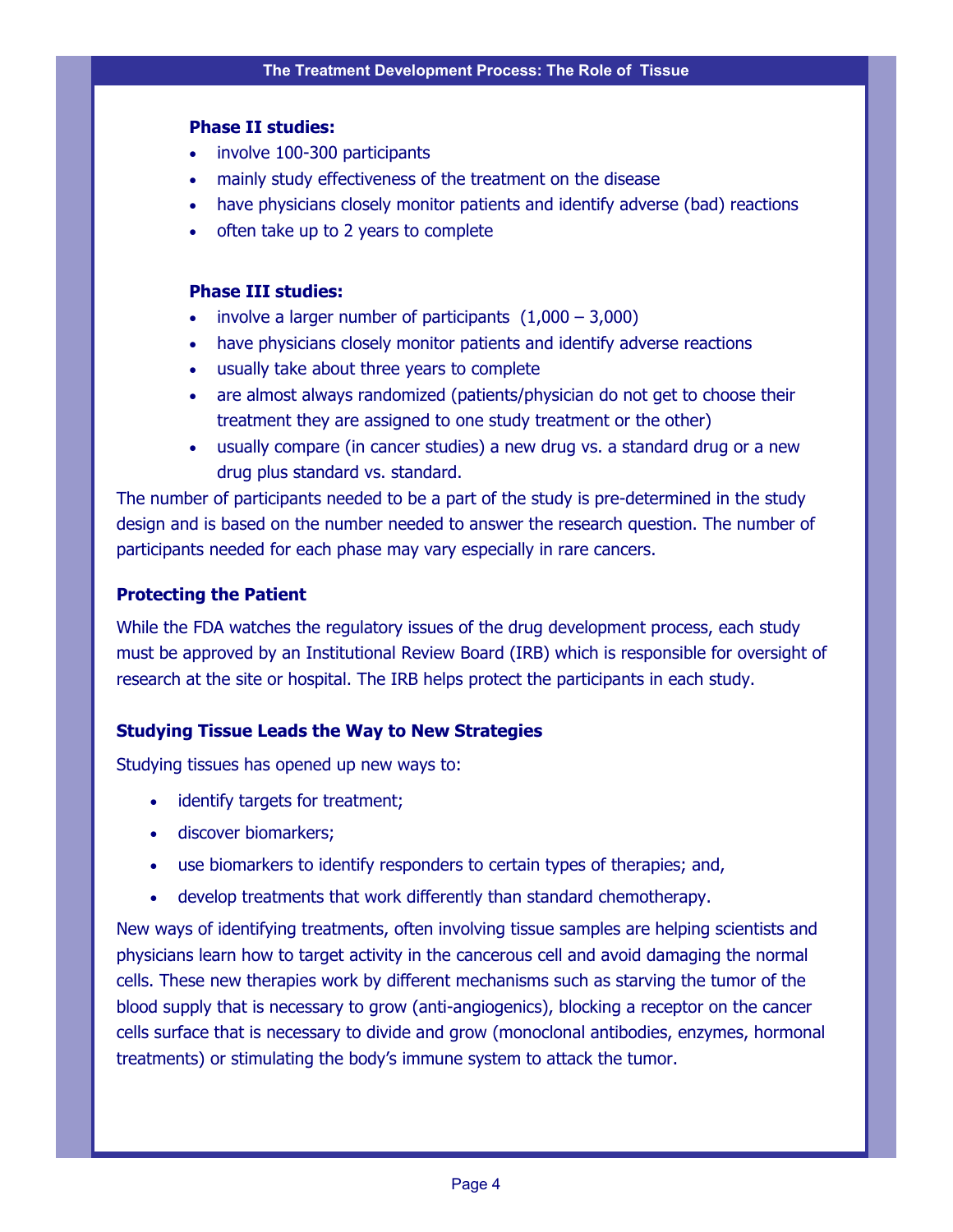#### **The following table gives some examples of these types of biological drugs:**

| <b>Monoclonal</b><br>antibodies             | Anti-angiogenic drugs                                                                                          | Some examples of biological drugs:                                                                                                                                                                               |
|---------------------------------------------|----------------------------------------------------------------------------------------------------------------|------------------------------------------------------------------------------------------------------------------------------------------------------------------------------------------------------------------|
|                                             | ■Works through starving the tumor<br>of blood supply necessary to grow                                         | ■Avastin® (bevacizumab) for treat-<br>ment of advanced colon cancer                                                                                                                                              |
|                                             | ■Targets a unique tumor<br>"fingerprint" or receptor on the can-<br>cer cell's surface                         | ■Rituxan® (rituximab) attacks B cells<br>in non-Hodgkin's lymphoma                                                                                                                                               |
|                                             |                                                                                                                | ■Herceptin® (trastuzamab) for<br>breast cancers that over-express<br>her <sub>2</sub> neu                                                                                                                        |
| <b>Tyrosine kinase</b><br><b>inhibitors</b> | <b>Anti-neoplastic</b> Intercepts enzymes<br>that carry the message to the can-<br>cer cell to divide and grow | Gleevec <sup>®</sup> (imatinib) for treatment of<br>chronic myelogenous leukemia                                                                                                                                 |
| Immunotherapy or<br>vaccines                | Boosts the ability of the entire im-<br>mune system to fight off a tumor                                       | ■interferon-alpha and interleukin-2<br>are cytokine therapies can help<br>boost immunity in patients with mela-<br>noma or metastatic renal cell carci-<br>noma. These therapies may have<br>severe side effects |

## **New drugs/ new problems How is new technology improving or changing the process?**

While answering questions about cancer, the development of these new types of therapies brings about new problems and barriers. These include:

- lack of access to innovative therapeutics;
- lengthy approval process for these new therapies.

It is also important to continue inspiring the development of new treatments that will satisfy unmet medical needs by addressing barriers within the system.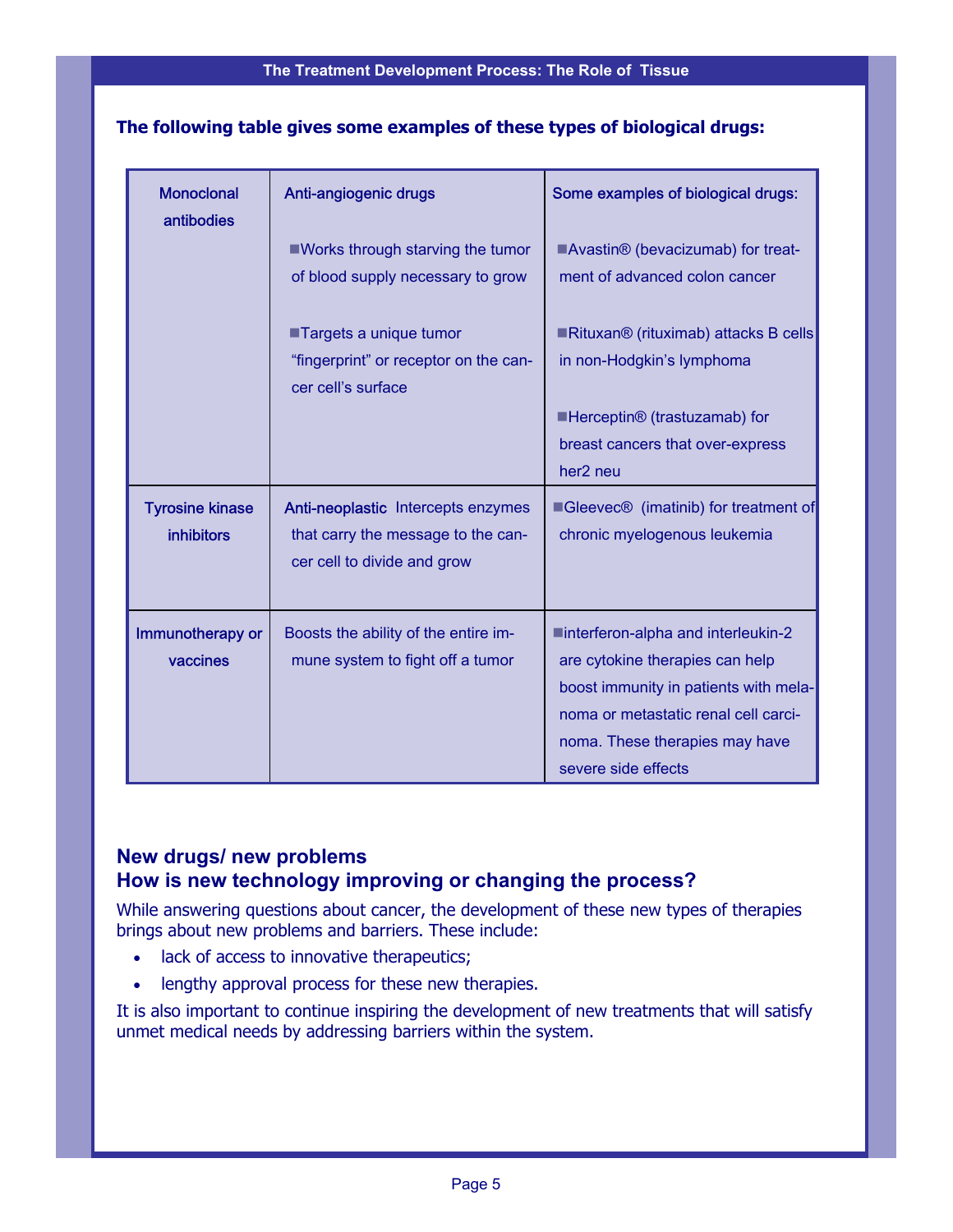Several legislative acts were passed in 1980's and 1990's designed to:

- encourage development of innovative products for rare, serious or life threatening diseases.
	- The Orphan Drug Act provided incentives for companies developing drugs for rare diseases or conditions.

To ensure timely access to drugs and facilitate the transfer of new technologies from government/academia to industry:

- The Bayh-Dole Act allowed NIH (National Institutes of Health) grantees and contractors to patent /license discoveries to commercial companies.
- The Hatch-Waxman Act allowed patent life extension and fostered innovation in industry. It promoted competition in markets dominated by older drugs by adding new requirements in abbreviated new drug application (ANDA).
- The Prescription Drug User Fee Act of 1992 and FDA Modernization Act of 1997 began the accelerated approval and fast-track designation mechanisms for serious or life-threatening diseases.

Some new therapies require that patients be on treatment for longer periods of time, sometimes for the rest of their life. This increases the costs of treatment and may make cancer treatment more like a treatment for a chronic disease. In order for development of these new types of therapies to continue, the pharmaceutical and biotech industry must address the associated financial issues.

By learning more about how cells work, scientists and physicians are able to be more rational in designing new therapies. The ability to not only learn how to target but to understand how the targeted therapy will affect the system is critical. In the future, we hope that the right therapy (or combination of therapies) will be matched to the right patient to control the growth of the tumor. We have made progress in the fight against cancer and are on our way to more individualized medicine, but there is still much to be learned. You can help by giving permission to study your tissue obtained after medical procedures.

*We gratefully acknowledge the time and dedication of the reviewers of this project: Mary Elliott, Kathy Miller, M.D., Michael Pins, M.D., and Mark Watson, PhD* 

*The development of this material was funded by a competitive grant from Genentech.* 

# Research Advocacy Network

**Advancing Patient-Focused Research** 

Copyright 2004, Research Advocacy Network, Inc. an Illinois not for profit corporation and 501c3 exempt organization